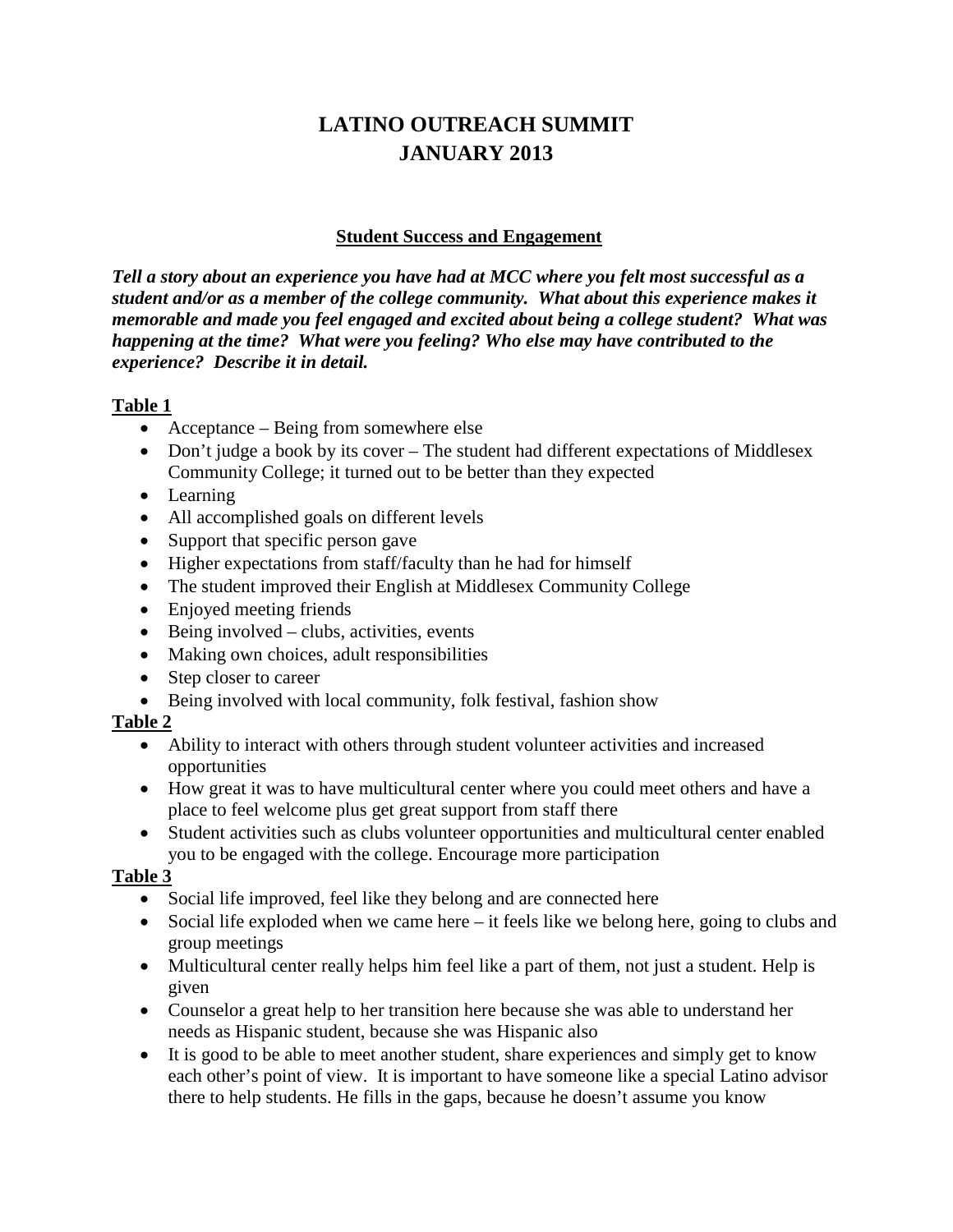something. Counselors may use terms (like g.p.a.) but student feels uncomfortable asking the counselors what they mean.

- When first came, there was no one to socialize with or tutoring at night. Then changed to day classes and felt more a part of school. Got a job offer as a tutor that made him feel good about himself
- Took night classes because she was working the night shift, she went to class and left the students at night were older than her. No tutors were found. So, she changed her work schedule, started day classes, and got tutoring. She got an A in Statistics after a difficult time with both the subject and the professor. She got tutoring and worked hard; this taught her how to prioritize and boosted her confidence. She got help from tutors and her friends with the subject and boosted her confidence.
- Relationships forming friendships
- Evening classes limit opportunities to connect
- Success after struggles
- Links to the transition to college

# **Table 4**

- Dual Enrollment student taking English Comp class helped her to explore some of her emotions – after having her father pass away helped to re-connect with father's side of family. Because of experience in the class she was very successful
- Human Services class: She was a minority in the class but when her mother was a Middlesex Community College student who presented in the class years ago, the student was there with her mother. Because of that experience as a little girl, the student was able to gain confidence in the class and the presentation that she had to give. As a result of the faculty member's flexibility about student being there with her Mom in the past, it made a difference for the student's current classroom experience.

# **Table 5**

- TRIO
- Career Opportunities
- Goal Achievement
- Transfer Opportunities
- Issues around College Placement Test Testing
- Feeling forced into ELL (English Language Learner) curriculum
- Helpful Professors
- The special Latino advisor has been a great mentor
- College Placement Test having opportunity to pass it after enrolling in developmental courses
- Recycling initiative
- Enhance English
- Language Assessment
- Testing/Process
- Had great experience with Business professor (strong professors overall). Impressed with instruction and dedication of professors at MCC

- Sacrifice
- Managing time and workload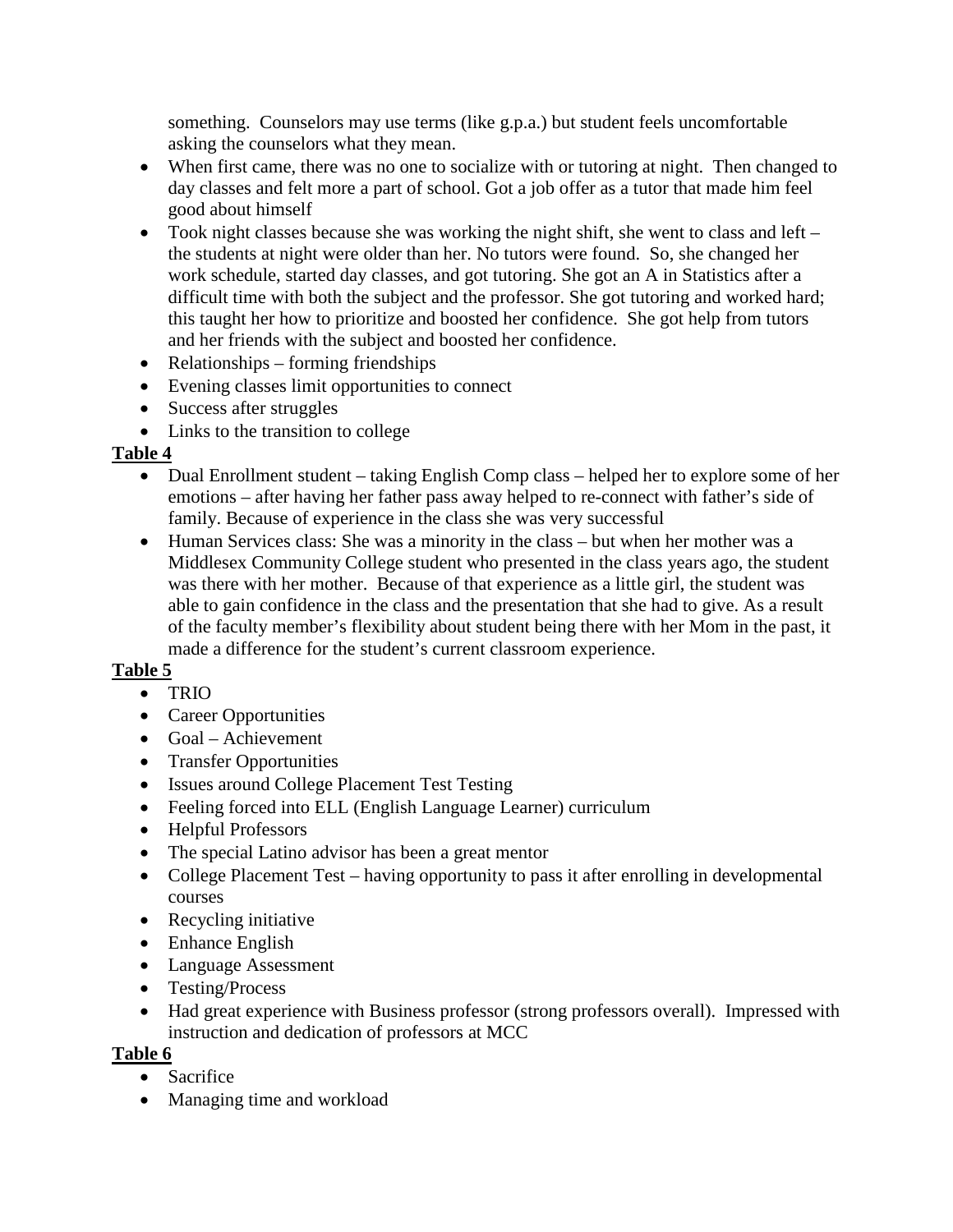- Job in field and job at MCC
- Language support
- Adult student
- Transportation/sacrifice and struggle
- Advising/teachers and counselors are very supportive
- Schedules are flexible

- Student was shy, with no social life, no outlets, and no activities
- Had to be independent
- Academic challenges at a four year school, had no connections there
- Made connections here
- Likes on-line courses here and is more successful academically here
- Not well prepared for college, did poorly on College Placement Test at first. English Language Learner classes helped a lot and became an A student
- She felt isolated until she discovered the multi-cultural club. She has stronger friendships and connections because of the club
- Having connections and being closer to home results in much better grades than at previous institution.
- Feels that other students can be judgmental and they don't join the multicultural club because they think it's only Hispanic and Asian

### **Table 8**

- Leadership opportunity (elected Vice President MAC)
- Empowerment (asked facilities to add foot opener in bathrooms) Speak up
- Participation in college activities Participate in Latinos Unidos – sense of belonging
- International travel opportunity to travel and see places never saw before

# **Three Wishes**

# *If you had three (3) wishes about how to create the best possible environment that would contribute to success for Latino and Hispanic students at MCC, what would they be?*

- More help from advisors
- School gives more support to clubs
- Care about Hispanic complaints and opinions (like this summit)
- More Hispanic food in the cafeteria
- More field trips
- Track and field outdoor activities
- More activities
- Food in cafeteria: Better, more variety, Hispanic, cheaper
- Have a seminar about disconnecting from social media
- Staff and students should smile more
- Better access to scholarships (announcements/classes)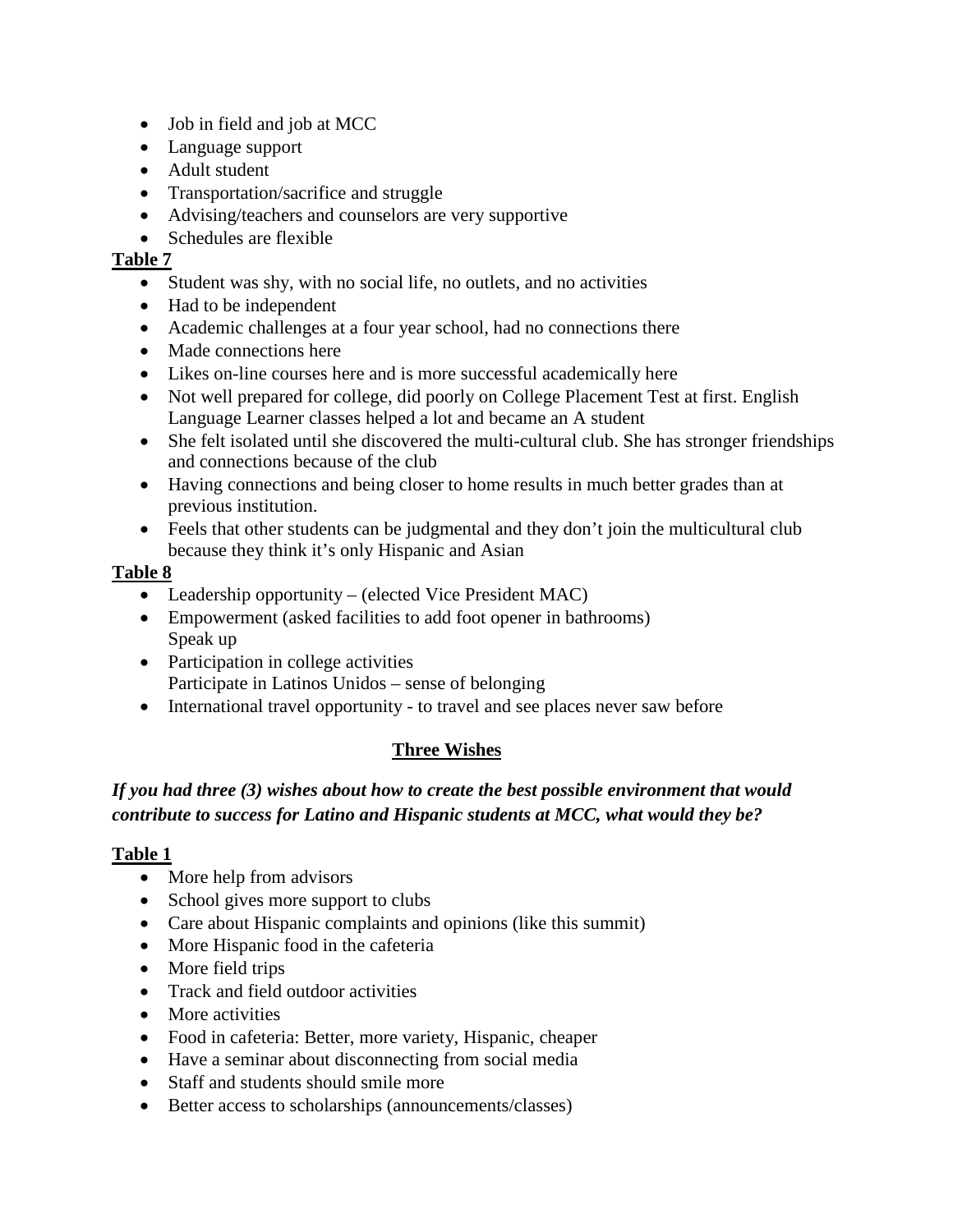- Since students don't look at email, have other outreach methods texting (optional/periodically)
- Make books cheaper less updates for books
- Transportation from Lowell to Bedford
- More mandatory enforcement of email
- Better communication about class cancellations

- Do not assume any reading and writing difficulties are due to speaking another language – do not automatically put in ESL classes
- Increased bi-lingual tutoring and do not treat us like six year olds
- Increased ability to interact with other cultures
- Encourage more club participation
- Allow students in ESL classes to progress faster at own pace
- Expand space for multicultural center
- Increase Latino faculty and staff
- Have more Latino faculty available in reading lab and more room
- Create a peer support network so you can call someone if you need help

# **Table 3**

- Bookstore had cheaper books including rental cost
- More flexible and organized teachers negative impact
- Lowell campus as active as Bedford campus, clubs, activities, gym
- More group meetings/activities for (Latinos) like this and for all races
- Less expensive food
- Parking more and organized in Lowell and Bedford
- Better computer system
- Assistance for night students so they don't have to come in the afternoon
- Better help with first year transition for students /comp/terminology/gpa)
- More flexible in schedule of humanities, i.e., art, etc. (beyond English Composition I&II)
- Be notified if there were to be teacher changes at the beginning of semester so faculty is very under-prepared. He/she would prefer to drop that class than to have an unprepared faculty – has happened twice
- Evening tutoring sessions, sometimes has too many classes and could also use evening tutoring
- Shuttle busses between Lowell and Bedford
- More office hours from Professors because their hours weren't convenient for her
- If faculty can also tutor their students

- More communication (reaching out) to Latino students for events like this. Phone call worked!!!! This event allows me to think about my positive experience-learning of this class
- More Multicultural events (seminars, events, clubs)
- More opportunity and events for dual enrollment students. Wants to become more involved. More familiar with college and resources available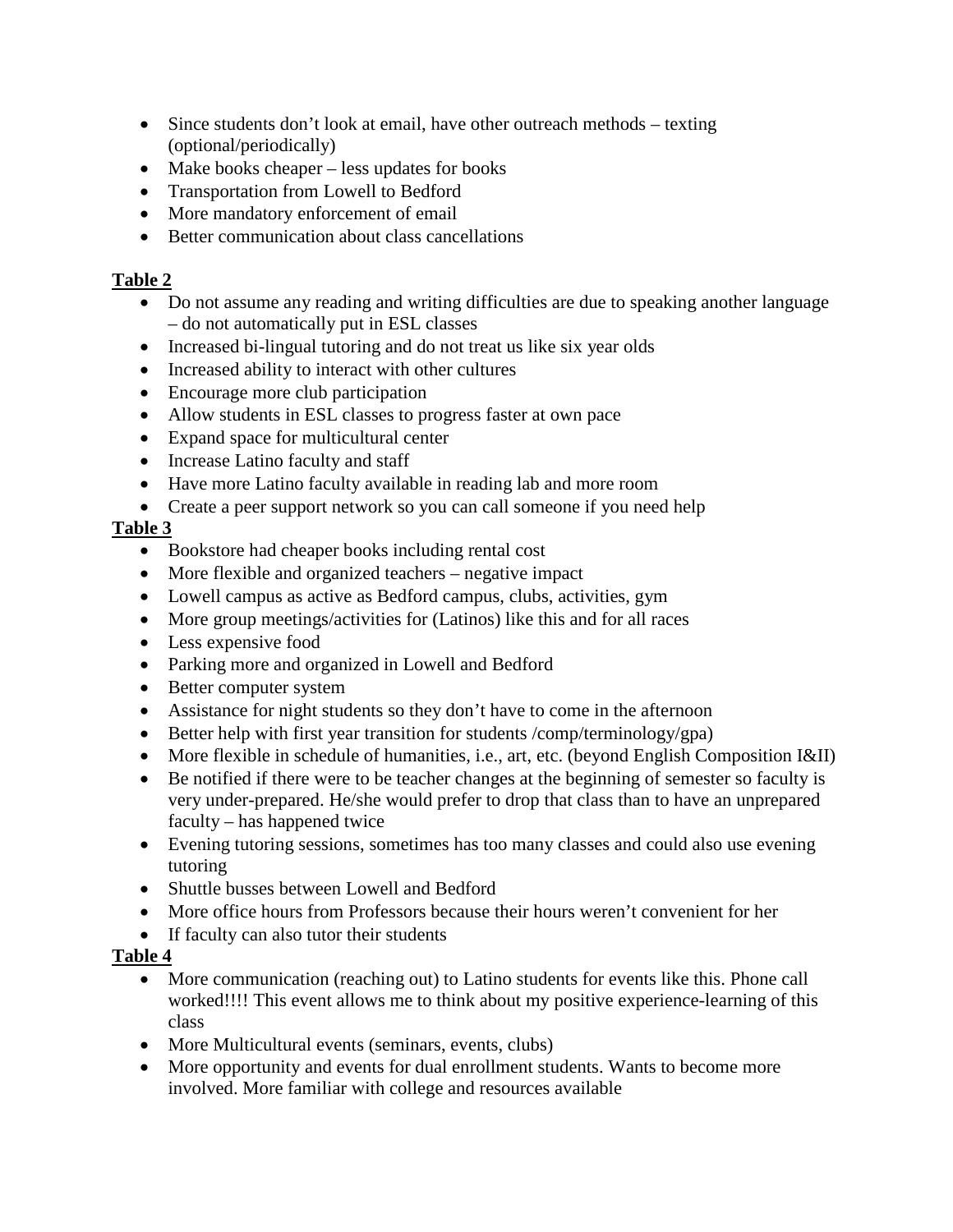- More Latino guest speakers (graduation and/or other college events, classrooms. Don't have to be famous! More resources, role models
- More recognition of Hispanic Holidays, \*Three Kings
- More consistent cultural representation for opening day have a diverse representation
- College tuition more affordable more resources for students who work
- More work-study jobs and funds available
- More elevators very crowded between classes
- Have more Latino students more involved in events like this
- More Math tutors with more flexible hours
- Would feel more welcoming if college had more Latino Professors

- More advising around program selection (Majors)
- Revamp ELL (English Language Learner) curriculum
- Allow for students to accelerate through ELL courses
- More/better advising for first semester students
- Better overall advising/career planning for students
- More advisors/mentors like a special Latino advisor to guide Latino students through MCC experience
- Cost per credit to remain affordable
- Bigger workout/athletic facilities in Bedford and provide similar perks in Lowell
- Enhance facilities overall/classroom quality/intra-campus transportation.
- More career advisors in Bedford

### **Table 6**

- More times for sports/activities, those only offered in evening won't allow evening workers to participate.
- More tutoring assistance for Science/Health Majors
- Books stipend, or coupon expense off each book
- Smaller classrooms and class size
- Tutoring to have more availability
- More offerings for language courses
- Faculty/student mentor programs for ESL (English as a Second Language) learners
- Multicultural should be supportive of all cultures
- Book discounts offered during events as an incentive reward
- More social professional development activities
- More understanding from professors
- More information about financial aid and how to afford college
- More advising and assistance about job/career placement
- More variety of food in the cafeteria and longer hours
- More programs to help orient English language learners
- More mentorship and guidance from Latino/and faculty/staff

- More cultural activities
- More on-line courses available